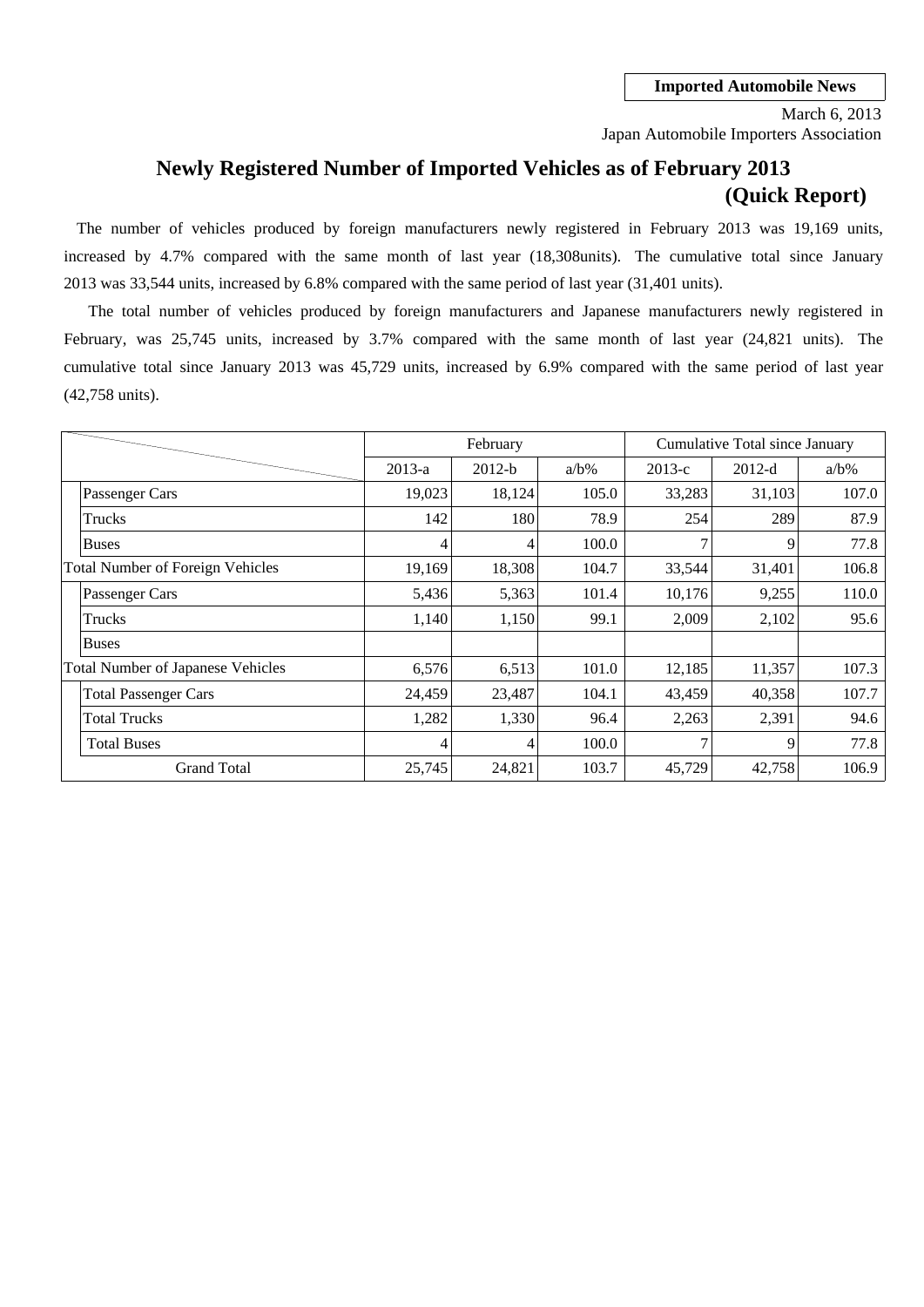### **Newly Registered Imported Vehicles by Brand (Total Passenger Cars, Trucks and Buses)**

|                      |                         |              |                 |                    |                      |                                |                        | Feb. '13      |
|----------------------|-------------------------|--------------|-----------------|--------------------|----------------------|--------------------------------|------------------------|---------------|
|                      |                         | February     |                 |                    |                      | Cumulative Total since January |                        |               |
|                      | $\overline{2013}$ -a    | Share%       | $2012-b$        | $a/b\%$            | $\overline{2013}$ -c | Share%                         | $2012-d$               | c/d%          |
| VW                   | 5,627                   | 21.86        | 5,174           | 108.8              | 9,743                | 21.31                          | 8,481                  | 114.9         |
| Nissan               | 3,610                   | 14.02        | 4,854           | 74.4               | 6,633                | 14.51                          | 8,184                  | 81.0          |
| Mercedes-Benz        | 3,156                   | 12.26        | 3,036           | 104.0              | 5,486                | 12.00                          | 5,191                  | 105.7         |
| <b>BMW</b>           | 2,451                   | 9.52         | 2,539           | 96.5               | 4,462                | 9.76                           | 4,502                  | 99.1          |
| Audi                 | 2,188                   | 8.50         | 1,618           | 135.2              | 4,119                | 9.01                           | 3,525                  | 116.9         |
| Mitsubishi           | 1,409                   | 5.47         |                 |                    | 2,785                | 6.09                           |                        |               |
| Toyota               | 1,466                   | 5.69         | 1,492           | 98.3               | 2,602                | 5.69                           | 2,880                  | 90.3          |
| <b>BMW MINI</b>      | 1,171                   | 4.55         | 1,325           | 88.4               | 1,993                | 4.36                           | 2,115                  | 94.2          |
| Volvo                | 957                     | 3.72         | 896             | 106.8              | 1,372                | 3.00                           | 1,508                  | 91.0          |
| Peugeot              | $\overline{471}$        | 1.83         | 520<br>         | 90.6               | 791                  | 1.73                           | 800                    | 98.9          |
| Ford                 | 369                     | 1.43         | 366             | 100.8              | 608                  | 1.33                           | 608                    | 100.0         |
| <b>Land Rover</b>    | 228                     | 0.89         | 112             | 203.6              | 599                  | 1.31                           | 166                    | 360.8         |
| Jeep                 | 328                     | 1.27         | 363             | 90.4               | 554                  | 1.21                           | 619                    | 89.5          |
| Porsche              | 278                     | 1.08         | 284             | 97.9<br>75.4       | 526<br>492           | 1.15                           | 510<br>653             | 103.1<br>75.3 |
| Fiat                 | 304                     | 1.18         | 403             |                    |                      | 1.08                           |                        |               |
| Renault              | 259                     | 1.01         | 244             | 106.1              | 439                  | 0.96<br>0.90                   | 427                    | 102.8         |
| Citroen              | 241                     | 0.94         | 357             | 67.5               | 413                  |                                | 532                    | 77.6          |
| Alfa Romeo           | 285<br>148              | 1.11<br>0.57 | 359<br>42       | 79.4<br>352.4      | 407<br>251           | 0.89<br>0.55                   | 485<br>$\overline{73}$ | 83.9<br>343.8 |
| Chrysler<br>Cadillac | 134                     | 0.52         | 122             | 109.8              |                      | 0.49                           | 198                    | 114.1         |
| Chevrolet            | 120                     | 0.47         | 111             | 108.1              | 226<br>204           | 0.45                           | 205                    | 99.5          |
| smart                | 72                      | 0.28         | 67              | 107.5              | 148                  | 0.32                           | 131                    | 113.0         |
| Suzuki               | 82                      | 0.32         | 130             | 63.1               | 147                  | 0.32                           | 228                    | 64.5          |
| Jaguar               | 60                      | 0.23         | 77              | 77.9               | 131                  | 0.29                           | $\overline{135}$       | 97.0          |
| Dodge                | 76                      | 0.30         | 115             | 66.1               | 126                  | 0.28                           | 184                    | 68.5          |
| Ferrari              | 49                      | 0.19         | 21              | 233.3              | 88                   | 0.19                           | 68                     | 129.4         |
| Maserati             | 36                      | 0.14         | 21              | 171.4              | 66                   | 0.14                           | 41                     | 161.0         |
| Lotus                | $\overline{32}$         | 0.12         | 26              | 123.1              | 50                   | 0.11                           | 45                     | 111.1         |
| <b>BMW</b> Alpina    | $\overline{17}$         | 0.07         | 5               | 340.0              | 40                   | 0.09                           | 8                      | 500.0         |
| Lamborghini          | 16                      | 0.06         | 10              | $\overline{160.0}$ | $\frac{36}{5}$       | 0.08                           | 16                     | 225.0         |
| <b>Aston Martin</b>  | 18                      | 0.07         | 13              | 138.5              | 32                   | 0.07                           | անա<br>21              | 152.4         |
| Bentley              | 16                      | 0.06         | $\overline{7}$  | 228.6              | 24                   | 0.05                           | 18                     | 133.3         |
| Lancia               | 9                       | 0.03         | 18              | 50.0               | 19                   | 0.04                           | 26                     | 73.1          |
| Honda                | 9                       | 0.03         | 37              | 24.3               | 18                   | 0.04                           | 65                     | 27.7          |
| Hummer               | $\overline{8}$          | 0.03         | 19              | 42.1               | 16                   | 0.03                           | 39                     | 41.0          |
| <b>GMC</b>           | $\overline{8}$          | 0.03         | $\overline{12}$ | 66.7               | 15                   | 0.03                           | 20                     | 75.0          |
| Mclaren              | 10                      | 0.04         |                 |                    | 12                   | 0.03                           |                        |               |
| Rolls Royce          | $\overline{5}$          | 0.02         | 6               | 83.3               | $\overline{11}$      | 0.02                           | 12                     | 91.7          |
| Hyundai              | 3                       | 0.01         | 8               | 37.5               | $\overline{7}$       | 0.02                           | 14                     | 50.0          |
| Morgan               | $\overline{\mathbf{3}}$ | 0.01         |                 |                    | $\overline{7}$       | 0.02                           | $\frac{2}{7}$          | 350.0         |
| Rover                | $\overline{c}$          | 0.01         | 3               | 66.7               | $\overline{5}$       | 0.01                           |                        | 71.4          |
| Pontiac              | $\mathbf{1}$            | 0.00         | 1               | 100.0              | 3                    | 0.01                           | $\overline{c}$         | 150.0         |
| MG                   | $\mathbf{1}$            | 0.00         |                 |                    | $\overline{c}$       | 0.00                           | $\overline{2}$         | 100.0         |
| Saab                 | $\mathbf{1}$            | 0.00         |                 | 100.0              | $\overline{2}$       | 0.00                           | 1                      | 200.0         |
| Autobianchi          | 1                       | 0.00         |                 |                    | 1                    | 0.00                           |                        |               |
| <b>Buick</b>         | 1                       | 0.00         |                 |                    | 1                    | 0.00                           |                        |               |
| Kia                  |                         | 0.00         |                 |                    |                      | 0.00                           |                        |               |
| Maybach              |                         |              |                 |                    |                      | 0.00                           | 1                      | 100.0         |
| <b>PROTON</b>        |                         |              |                 |                    |                      | 0.00                           |                        |               |
| Scania               |                         |              |                 |                    |                      | 0.00                           |                        |               |
| Unimog               |                         |              |                 |                    |                      | 0.00                           |                        | 100.0         |
| Bugatti              |                         |              |                 |                    |                      |                                | 1                      |               |
| Zagato<br>Others     | 8                       | 0.03         | 5               | 160.0              | 12                   | 0.03                           | 7                      | 171.4         |
| Total                | 25,745                  | 100.00       | 24,821          | 103.7              | 45,729               | 100.00                         | 42,758                 | 106.9         |
|                      |                         |              |                 |                    |                      |                                |                        |               |

※ Listed following the breakdown of the cumulative total since January; 2013 (c)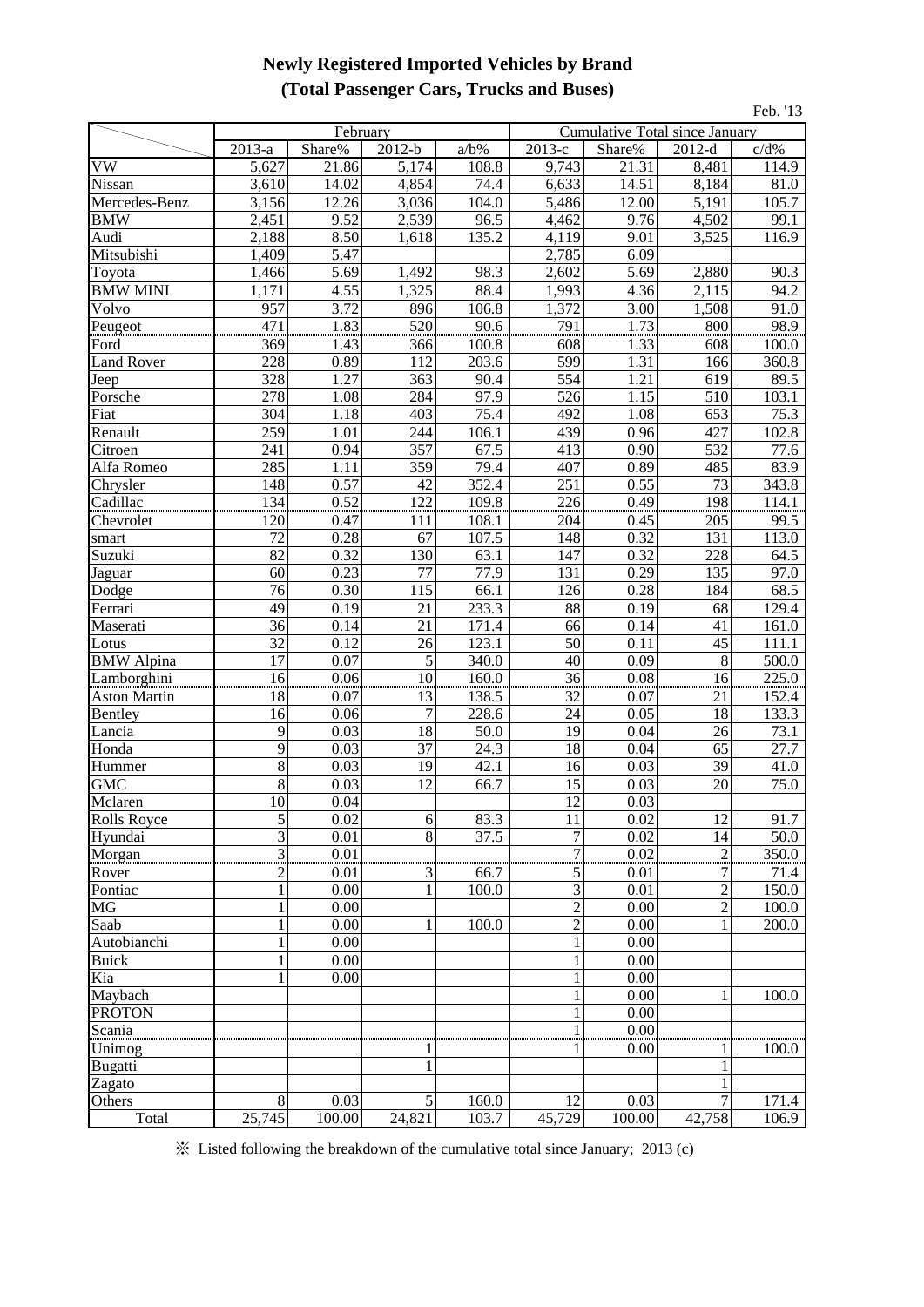# **Newly Registered Foreign Manufacturers Vehicles**

| <b>Foreign Manufacturers (Passenger Cars)</b><br>Feb. '13 |                          |                                                              |                |                  |                         |                  |                                |         |  |  |
|-----------------------------------------------------------|--------------------------|--------------------------------------------------------------|----------------|------------------|-------------------------|------------------|--------------------------------|---------|--|--|
|                                                           |                          | February 2013                                                |                |                  | Same month of last year |                  | Cumulative Total since January |         |  |  |
|                                                           | Standard                 | Small                                                        | Total-a        | Total-b          | $a/b\%$                 | 2013-е           | $2012-d$                       | $c/d\%$ |  |  |
| <b>VW</b>                                                 | 3,494                    | 2,132                                                        | 5,626          | 5,174            | 108.7                   | 9,742            | 8,481                          | 114.9   |  |  |
| Mercedes-Benz                                             | 3,155                    |                                                              | 3,155          | 3,035            | 104.0                   | 5,485            | 5,186                          | 105.8   |  |  |
| <b>BMW</b>                                                | 2,451                    |                                                              | 2,451          | 2,539            | 96.5                    | 4,462            | 4,502                          | 99.1    |  |  |
| Audi                                                      | 2,188                    |                                                              | 2,188          | 1,618            | 135.2                   | 4,119            | 3,525                          | 116.9   |  |  |
| <b>BMW MINI</b>                                           | 414                      | 757                                                          | 1,171          | 1,325            | 88.4                    | 1,993            | 2,115                          | 94.2    |  |  |
| Volvo                                                     | 947                      |                                                              | 947            | 879              | 107.7                   | 1,343            | 1,479                          | 90.8    |  |  |
| Peugeot                                                   | 470                      | $\mathbf{1}$                                                 | 471            | 520              | 90.6                    | 791              | 800                            | 98.9    |  |  |
| <b>Land Rover</b>                                         | 227                      |                                                              | 227            | 105              | 216.2                   | 596              | 159                            | 374.8   |  |  |
| Ford                                                      | 329                      | $\mathbf{1}$                                                 | 330            | 332              | 99.4                    | 554              | 552                            | 100.4   |  |  |
| Jeep                                                      | 328                      |                                                              | 328            | 363              | 90.4                    | 554              | 619                            | 89.5    |  |  |
| Porsche                                                   | 276                      | $\overline{c}$                                               | 278            | 284              | 97.9                    | 526              | 510                            | 103.1   |  |  |
| Fiat                                                      | $\,8\,$                  | 296                                                          | 304            | 403              | 75.4                    | 492              | 653                            | 75.3    |  |  |
| Renault                                                   | 229                      | 30                                                           | 259            | 244              | 106.1                   | 439              | 427                            | 102.8   |  |  |
| Citroen                                                   | 241                      |                                                              | 241            | 356              | 67.7                    | 413              | 531                            | 77.8    |  |  |
| Alfa Romeo                                                | 282                      | 3                                                            | 285            | 359              | 79.4                    | 407              | 485                            | 83.9    |  |  |
| Chrysler                                                  | 126                      | 22                                                           | 148            | 42               | 352.4                   | 251              | 73                             | 343.8   |  |  |
| Chevrolet                                                 | 91                       |                                                              | 91             | 80               | 113.8                   | 155              | 156                            | 99.4    |  |  |
| smart                                                     |                          | 72                                                           | 72             | 67               | 107.5                   | 148              | 131                            | 113.0   |  |  |
| Cadillac                                                  | 91                       |                                                              | 91             | 69               | 131.9                   | 144              | 113                            | 127.4   |  |  |
| Jaguar                                                    | 60                       |                                                              | 60             | 77               | 77.9                    | 131              | 135                            | 97.0    |  |  |
| Dodge                                                     | 65                       |                                                              | 65             | 98               | 66.3                    | 110              | 157                            | 70.1    |  |  |
| Ferrari                                                   | 49                       |                                                              | 49             | 21               | 233.3                   | 88               | 68                             | 129.4   |  |  |
| Maserati                                                  | 36                       |                                                              | 36             | 21               | 171.4                   | 66               | 41                             | 161.0   |  |  |
| Lotus                                                     | 31                       | 1                                                            | 32             | 26               | 123.1                   | 50               | 45                             | 111.1   |  |  |
| <b>BMW</b> Alpina                                         | 17                       |                                                              | 17             | 5                | 340.0                   | 40               | 8                              | 500.0   |  |  |
| Lamborghini                                               | 16                       |                                                              | 16             | 10               | 160.0                   | 36               | 16                             | 225.0   |  |  |
| <b>Aston Martin</b>                                       | 13                       | 5                                                            | 18             | 13               | 138.5                   | 32               | 21                             | 152.4   |  |  |
| Bentley                                                   | 16                       |                                                              | 16             | $\tau$           | 228.6                   | 24               | 18                             | 133.3   |  |  |
| Lancia                                                    | $\overline{4}$           | 5                                                            | 9              | 18               | 50.0                    | 19               | 26                             | 73.1    |  |  |
| Mclaren                                                   | 10                       |                                                              | 10             |                  |                         | 12               |                                |         |  |  |
| Rolls Royce                                               | $\sqrt{5}$               |                                                              | $\sqrt{5}$     | 6                | 83.3                    | 11               | 12                             | 91.7    |  |  |
| Hummer                                                    | 5                        |                                                              | 5              | $\tau$           | 71.4                    | $\,8\,$          | 16                             | 50.0    |  |  |
| Morgan                                                    | $\mathbf{1}$             | $\mathfrak{2}% =\mathfrak{2}\left( \mathfrak{2}\right) ^{2}$ | 3              |                  |                         | $\boldsymbol{7}$ | $\overline{2}$                 | 350.0   |  |  |
| <b>GMC</b>                                                | $\overline{\mathcal{L}}$ |                                                              | $\overline{4}$ | $\boldsymbol{7}$ | 57.1                    | $\sqrt{6}$       | $11\,$                         | 54.5    |  |  |
| Rover                                                     |                          | $\overline{2}$                                               | $\overline{2}$ | $\overline{2}$   | 100.0                   | 5                | 6                              | 83.3    |  |  |
| Pontiac                                                   | $\mathbf{1}$             |                                                              | $\mathbf{1}$   | $\mathbf{1}$     | 100.0                   | 3                | $\overline{c}$                 | 150.0   |  |  |
| Hyundai                                                   | $\mathbf{1}$             |                                                              | $\mathbf{1}$   | $\overline{4}$   | 25.0                    | $\overline{c}$   | 9                              | 22.2    |  |  |
| $\rm MG$                                                  |                          | 1                                                            | $\mathbf{1}$   |                  |                         | $\overline{c}$   | $\overline{c}$                 | 100.0   |  |  |
| Saab                                                      | $\mathbf{1}$             |                                                              | $\,1$          | $\mathbf{1}$     | 100.0                   | $\overline{c}$   | $\mathbf{1}$                   | 200.0   |  |  |
| Autobianchi                                               |                          | 1                                                            | $\mathbf{1}$   |                  |                         | $\mathbf{1}$     |                                |         |  |  |
| <b>Buick</b>                                              | 1                        |                                                              | 1              |                  |                         | 1                |                                |         |  |  |
| Kia                                                       | $\mathbf{1}$             |                                                              | $\mathbf{1}$   |                  |                         | $\mathbf{1}$     |                                |         |  |  |
| Maybach                                                   |                          |                                                              |                |                  |                         | 1                | 1                              | 100.0   |  |  |
| <b>PROTON</b>                                             |                          |                                                              |                |                  |                         | $\mathbf{1}$     |                                |         |  |  |
| <b>Bugatti</b>                                            |                          |                                                              |                | $\mathbf{1}$     |                         |                  | $\mathbf{1}$                   |         |  |  |
| Zagato                                                    |                          |                                                              |                |                  |                         |                  | $\mathbf{1}$                   |         |  |  |
| Others                                                    | $\overline{c}$           | $\overline{4}$                                               | 6              | 5                | 120.0                   | 10               | $\overline{7}$                 | 142.9   |  |  |
| Total                                                     | 15,686                   | 3,337                                                        | 19,023         | 18,124           | 105.0                   | 33,283           | 31,103                         | 107.0   |  |  |

※ Listed following the breakdown of the cumulative total since January; 2013 (c)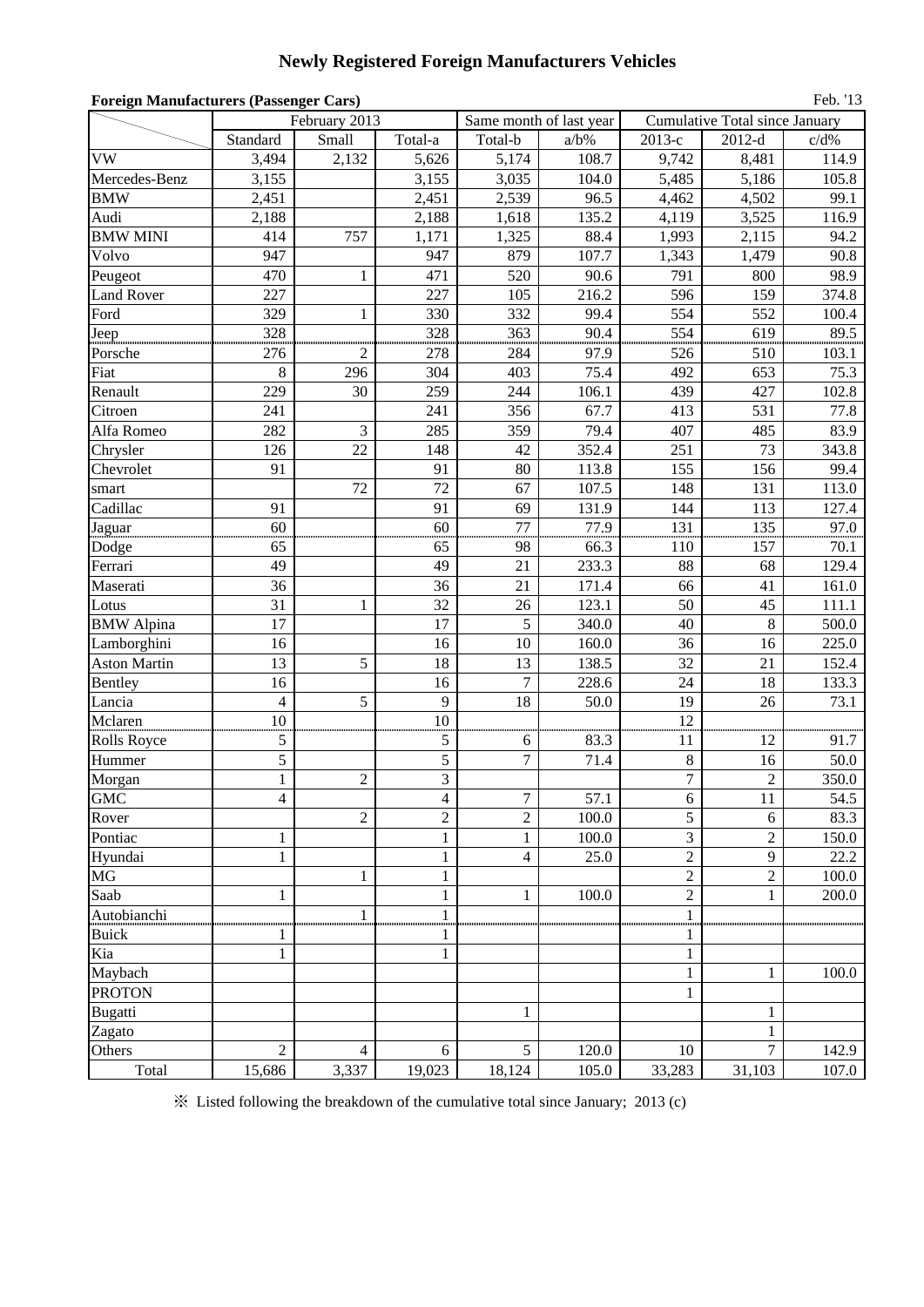#### **Foreign Manufacturers (Trucks)**

|                   | February 2013 |       |         |         | Same month of last year | <b>Cumulative Total since January</b> |          |         |  |
|-------------------|---------------|-------|---------|---------|-------------------------|---------------------------------------|----------|---------|--|
|                   | Standard      | Small | Total-a | Total-b | $a/b\%$                 | $2013-c$                              | $2012-d$ | $c/d\%$ |  |
| Cadillac          | 43            |       | 43      | 53      | 81.1                    | 82                                    | 85       | 96.5    |  |
| Ford              | 39            |       | 39      | 34      | 114.7                   | 54                                    | 56       | 96.4    |  |
| Chevrolet         | 29            |       | 29      | 31      | 93.5                    | 49                                    | 49       | 100.0   |  |
| Volvo             | 10            |       | 10      | 17      | 58.8                    | 29                                    | 29       | 100.0   |  |
| Dodge             | 11            |       | 11      | 17      | 64.7                    | 16                                    | 27       | 59.3    |  |
| <b>GMC</b>        |               |       | 4       | 5       | 80.0                    | 9                                     | 9        | 100.0   |  |
| Hummer            |               |       | 3       | 12      | 25.0                    | 8                                     | 23       | 34.8    |  |
| <b>Land Rover</b> |               |       |         | 7       | 14.3                    | 3                                     |          | 42.9    |  |
| Mercedes-Benz     |               |       |         |         | 100.0                   |                                       |          | 100.0   |  |
| Scania            |               |       |         |         |                         |                                       |          |         |  |
| Unimog            |               |       |         |         |                         |                                       |          | 100.0   |  |
| <b>VW</b>         |               |       |         |         |                         |                                       |          |         |  |
| Citroen           |               |       |         |         |                         |                                       |          |         |  |
| Rover             |               |       |         |         |                         |                                       |          |         |  |
| Total             | 142           |       | 142     | 180     | 78.9                    | 254                                   | 289      | 87.9    |  |

#### **Foreign Manufacturers (Buses)**

|               |          | February |         | Cumulative Total since January |          |         |  |  |
|---------------|----------|----------|---------|--------------------------------|----------|---------|--|--|
|               | $2013-a$ | $2012-b$ | $a/b\%$ | $2013-c$                       | $2012-d$ | $c/d\%$ |  |  |
| Hyundai       |          |          | 50.0    |                                |          | 100.0   |  |  |
| Mercedes-Benz |          |          |         |                                |          |         |  |  |
| <b>Others</b> |          |          |         |                                |          |         |  |  |
| Total         |          |          | 100.0   |                                |          |         |  |  |

#### **Newly Registered Japanease manufacturers overseas-made vehicles**

**Japanese Manufacturers overseas-made vehicles (Passenger Cars)**

|               |          | February 2013 |         | Same month of last year |         | Cumulative Total since January |          |         |  |
|---------------|----------|---------------|---------|-------------------------|---------|--------------------------------|----------|---------|--|
|               | Standard | Small         | Total-a | Total-b                 | $a/b\%$ | $2013-c$                       | $2012-d$ | $c/d\%$ |  |
| <b>Nissan</b> |          | 3.606         | 3.610   | 4.854                   | 74.4    | 6,632                          | 8,183    | 81.0    |  |
| Mitsubishi    |          | ,409          | 1.409   |                         |         | 2,785                          |          |         |  |
| Toyota        | 327      |               | 327     | 342                     | 95.6    | 595                            | 780      | 76.3    |  |
| Suzuki        |          | 82            | 82      | 1301                    | 63.1    | 1471                           | 228      | 64.5    |  |
| Honda         |          |               |         | 37                      | 21.6    | 7.                             | 64       | 26.6    |  |
| Total         | 338      | 5,098         | 5,436   | 5,363                   | 101.4   | 10,176                         | 9,255    | 110.0   |  |

#### **Japanese Manufacturers overseas-made vehicles (Trucks)**

|        | February 2013 |       |         |         | Same month of last year | Cumulative Total since January |          |         |  |
|--------|---------------|-------|---------|---------|-------------------------|--------------------------------|----------|---------|--|
|        | Standard      | Small | Total-a | Total-b | $a/b\%$                 | $2013-c$                       | $2012-d$ | $c/d\%$ |  |
| Toyota | 35            | .104  | .139    | 1.150   | 99.0                    | 2.007                          | 2.100    | 95.6    |  |
| Nissan |               |       |         |         |                         |                                |          | 100.0   |  |
| Honda  |               |       |         |         |                         |                                |          | 100.0   |  |
| Total  | 36            | ,104  | ,140    | 1,150   | 99.1                    | 2,009                          | 2,102    | 95.6    |  |

### **Grand Total Imported Vehicles**

|                |          | February 2013 |         |         | Same month of last year | Cumulative Total since January |          |         |  |
|----------------|----------|---------------|---------|---------|-------------------------|--------------------------------|----------|---------|--|
|                | Standard | Small         | Total-a | Total-b | $a/b\%$                 | $2013-c$                       | $2012-d$ | $c/d\%$ |  |
| Passenger Cars | 16.024   | 8.435         | 24.459  | 23,487  | 104.1                   | 43.459                         | 40,358   | 107.7   |  |
| <b>Trucks</b>  | 1781     | .104          | .282    | 1,330   | 96.4                    | 2.263                          | 2,391    | 94.6    |  |
| <b>Buses</b>   |          |               |         |         | 100.0                   |                                |          | 77.8    |  |
| Grand Total    | 16,202   | 9,539         | 25,745  | 24,821  | 103.7                   | 45,729                         | 42,758   | 106.9   |  |

※ Listed following the breakdown of the cumulative total since January; 2013 (c)